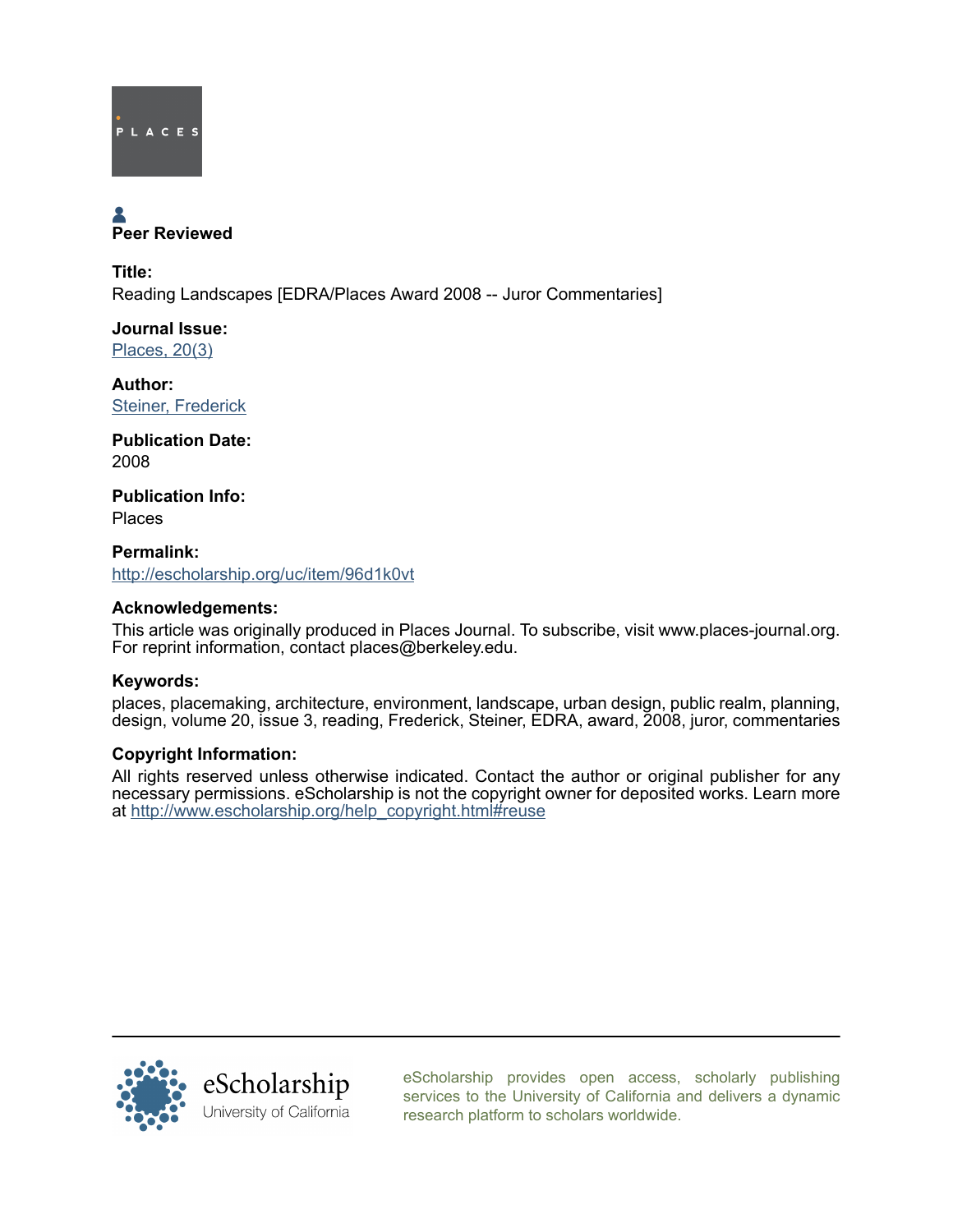# **Reading Landscapes**

# **Frederick Steiner**

A book award was introduced for the first time to this awards program in 2008. As jurors from previous years have observed, books in the research category often have an unfair advantage over scholarly work that may be less formally presented, as reports or peer-reviewed articles. The decision was thus made to recognize this difference and add a seventh prize.

The new category, which received nineteen entries, proved to be one of the most challenging to judge. The landscape architecture books were especially impressive. Three reviewed the accomplishments, respectively, of the late Karl Linn; of Peter Latz and Partners; and of Chris Reed and his StossLU landscape urbanism colleagues. Thoughtful books on open space and experiential landscapes were also considered, including one on aural landscapes. There was even an in-depth case study of a green roof at the headquarters of the American Society of Landscape Architects, in Washington, D.C.

For the jury, the final choice eventually came down to Mark Gillem's *America Town*, the eventual winner, or Tom Campanella's *The Concrete Dragon*. The winner is described elsewhere in this issue. However, for several jurors, *The Concrete Dragon* was a strong alternative. A superbly produced book, it reflects the author's deep association with China, and uses photographs to illustrate the nature and scale of that country's changing landscape. Since the jury convened, I have read *The Concrete Dragon*, and can recommend it to everyone interested in China's rapid urbanization. It is a remarkable book.

### **The Languages of Landscapes**

Of the other submissions, I would like to briefly describe two handsome books that focus on new ways to read landscapes. In his wonderful *E 40°* (University of Virginia Press, 2006), Jack Williams explores small towns along the eastward-angling axis of the Appalachian cordillera. The other, *Deccan Traverses*, by Anuradha Mathur and Dilip da Cunha (Rupa & Co., 2006), explores the terrain of the city of Bangalore, India, using innovative graphic tools to represent human agency in landscape.

Jack Williams begins his book with a geological map of the eastern United States, "showing the great sweep of the Appalachian Mountains east 40 degrees from Alabama to the coast of Maine" (p. VII). The maps that follow, some conventional, some less so, include historical maps, U.S.

Geological Survey maps, street maps, topographic maps, and figure-ground maps familiar to landscape architects, planners, and architects. Williams also presents stacked axonometric diagrams to illustrate relationships, and draws on historical, aerial, and contemporary photographs for his analysis.

Mathur and da Cunha employ similar devices, but are even more unconventional in their mapping. In this regard, they build on their earlier book, *Mississippi Floods: Designing a Shifting Landscape* (a work cited by Williams, and the winner of a 2001 EDRA/*Places* research award). Where Williams draws simple diagrams of almost De Stijl quality to illustrate typologies along the 40 degrees east Appalachian axis, Mathur and da Cunha produce seductive, dense collages to reveal the complex terrain of the Deccan Plateau—the location of Bangalore, "the Garden City of India." They also use drawings and paintings from the past and employ transects to tell their interwoven tale of people and place.

The brilliant graphic explorations by Mathur and da Cunha contain a deep tapestry of information. They weave visual strains to create dazzling screen prints that compel the reader to look more closely and to return repeatedly as additional information is introduced. The prints come at the ends of chapters as a visual synthesis of information and a bridge to the next. For example, pages 86 and 87 contain the screen prints "Baseline 1" and "Baseline 2" that conclude the chapter titled "Base Line."

That chapter is also part of a section of *Deccan Traverses*  devoted to the nineteenth-century British survey of India, called the Great Trigonometrical Survey. Mathur and da Cunha describe how Colonel William Lambton established this survey, beginning with the measurement of a baseline in Bangalore in 1800. Through maps, transects, drawings, and photographs, they then document Lambton's efforts to create orderly maps from the messy natural terrain. Similarly, Williams shows how settlements along the Appalachians impose order through gridded street layouts and courthouse squares.

Whereas Williams explores a region and places familiar to me and other Americans, Mathur and da Cunha address a more exotic terrain. In *E 40°*, as new landscape and urban relationships are revealed, we learn much about a prominent American region. While I learned much from *Deccan Traverses*, the Bangalore region remains exotic to me; perhaps it has grown even more so.

Both books open new territories for understanding and representing landscapes. In each case, the strong visual images are reinforced by thoughtful prose that tells engaging stories about living landscapes.

**Opposite:** The covers of Anuradha Mathur and Dilip da Cunha's *Deccan Traverses*; Tom Campanella's *Concrete Dragon*; and Jack Williams' *E 40°*.